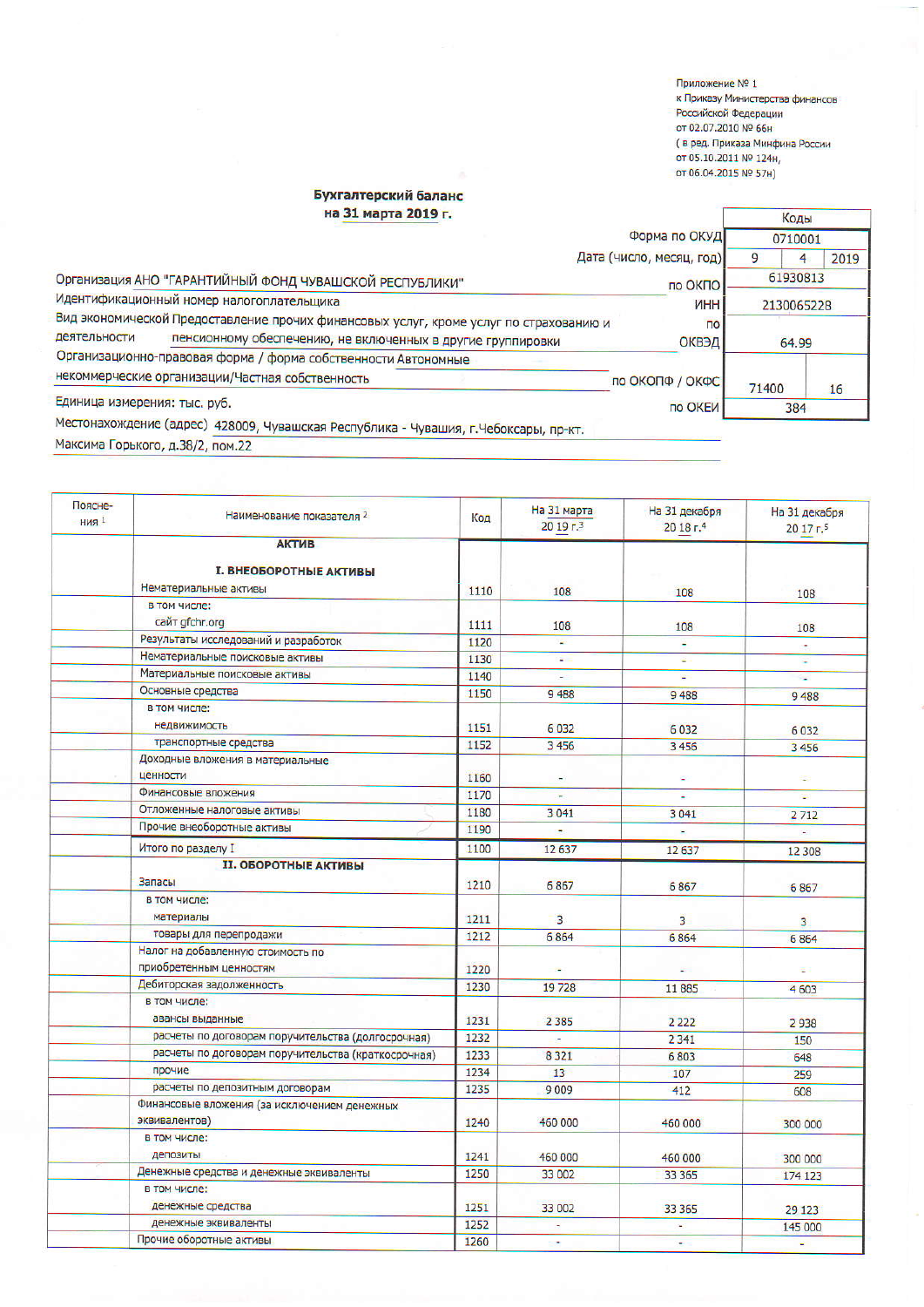| Итого по разделу II | 1200 | 519 597 | 512 117 | 485 593 |
|---------------------|------|---------|---------|---------|
| <b>БАЛАНС</b>       | 1600 | 532 234 | 524 754 | 497 901 |

 $\sim$